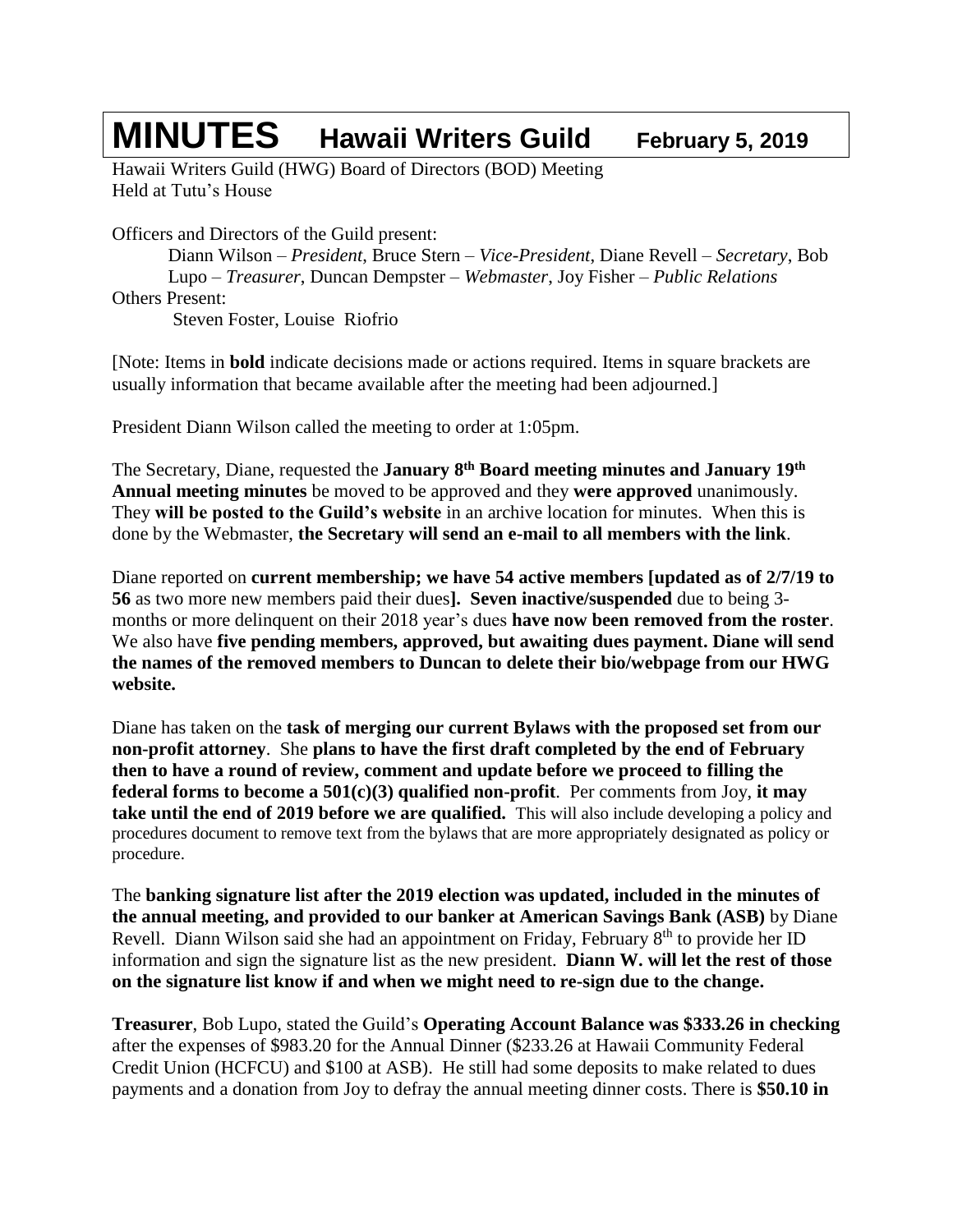**our HCFCU saving account**. The Guild's separate **Nonprofit Donations Fund's still has \$1600 in HCFCU for** future anticipated legal fees and for our attorney to come to one of our Board meetings and provide an overview of our obligations as a non-profit. These are monies donated specifically to cover the expected legal costs to become a  $501(c)(3)$  qualified non-profit. **Bob will be closing the HFCU accounts and transferring those funds to our ASB account.** [**As of 2/5/19, Bob said we have between both banks, \$703.26 in our Operating Account Balance** with no change to the Nonprofit Donations Fund or the amount in savings.]

We are delinquent performing our financial audit and it had been agreed it would be done after the costs of the 2019 annual meeting had cleared (now cleared) and before our next Board meeting. **Diane Revell and Bob Lupo are the current ones to have volunteered for this audit task. [As of 2/11/19, Diane sent out a request to the Board members for more volunteers for the task with a couple proposed dates the week of Feb. 25-28 and the option to meet at Tutu's House for the audit. Duncan has agreed to help.]**

## *Committee Reports*:

**Duncan our Webmaster** said **he has the PayPal dues payment option up and running on our HWG website**. He handed around a screen shot. He had done some trials of the dues payment option and told Bob he should see the deposits in our ASB account. For **the donation PayPal option he had a draft that was not available on the website yet** and again provided a screen shot of the proposed page and wording. He was provided **some feedback that the donation page should be made active, but not reference 501(c)(3) qualified non-profit status as we don't have that yet and it might be late this year before we do**.

The one hundred **HWG logo pens Duncan ordered finally came in**. He had them available for handing out to those at the meeting and **Joy Fisher agreed to hold the remaining bulk of the order at her home**.

The **Public Relations Director, Joy,** mentioned the **first Writers' Voices event of 2019 will be held on February 6<sup>th</sup> from 6:00pm – 7:30pm** at the Thelma Parker Library in Waimea with four readers and a related write-up will soon be posted to the website after the event.

Joy also mentioned she would attend this evening's **Kona Stories event that will feature one of our members, Dr. Heather Rivera**.

We do not currently have any workshops scheduled, but **Joy said that Louise Riofrio is willing to offer a book marketing workshop** as she has been very effective in marketing her books. Also, at our annual meeting **Sam Cudney said he'd be willing to offer another self-publishing workshop if a member has a book they want to self-published**, **and Steven Foster had volunteered to be the candidate with his book for the session**. The previous workshop by Sam was scheduled for 1 ½ hours, but since it ran long **it should be scheduled for 2 hours or more**. The Thelma Parker Library in Waimea had offered a room for free previously as they were happy to sponsor the workshop, so we assume they would do so again.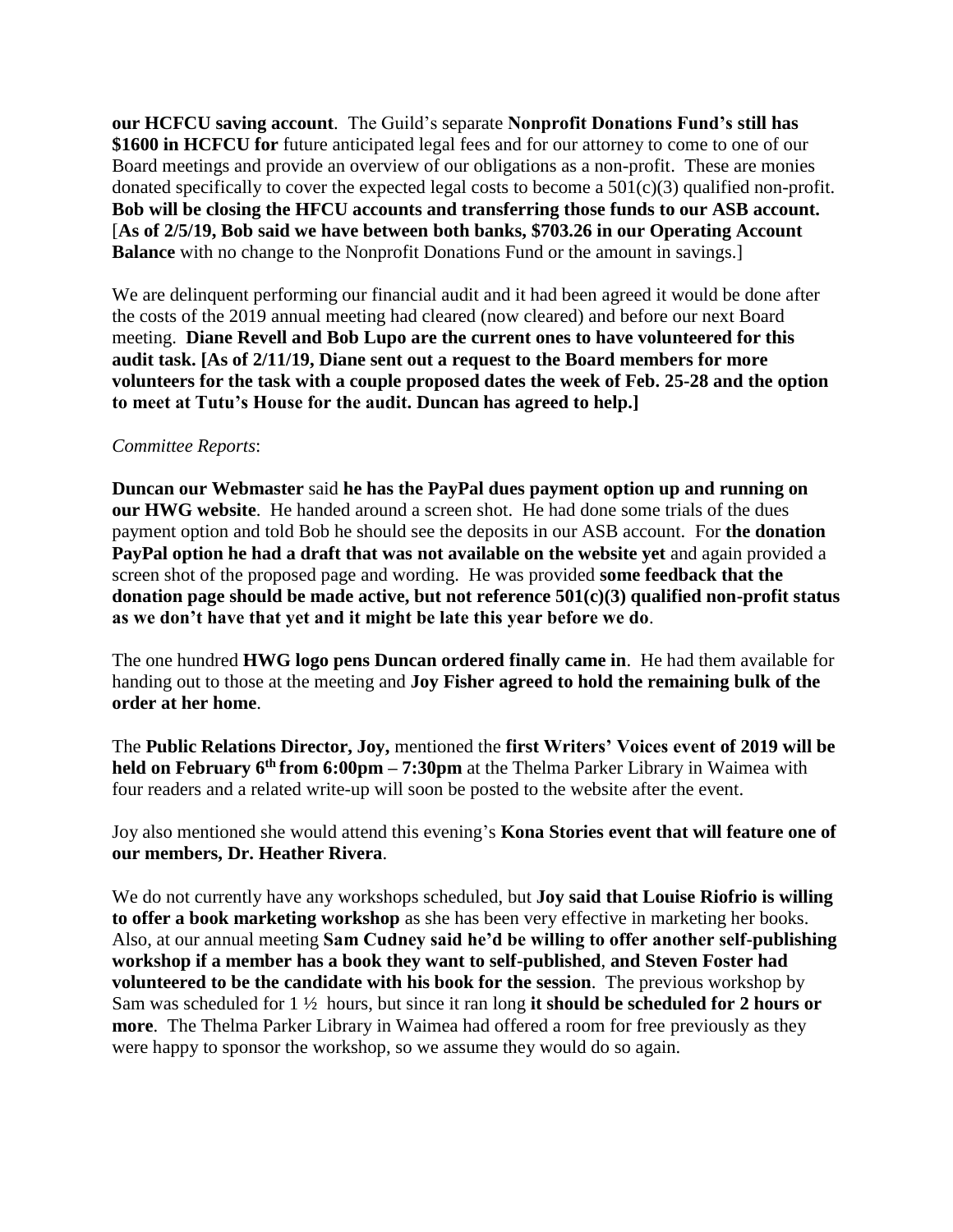**Louise Riofrio is going to sign-up for the Nā Leo Public Access TV certification classes** in response to the Guild's offer to pay for the classes. They are partly on-line with some in their studio either in Hilo or Kailua Kona. Per a request from Joy, **Bob wrote a check of \$100 to Nā Leo to cover the costs for Louise Riofrio to take their certification classes so she can use the skills in creating a public service announcement for the Guild.**

Joy said Jada is very happy with the new donated tripod to help her in use of her iPhone to record our reading sessions.

Regarding the **t-shirts with HWG logo, Joy had ordered the minimum required in a variety of sizes** and four of the Board members received theirs previously. The cost varies by size, but **we will charge a \$15 donation to the Guild** for those who want a t-shirt**. Joy brought the extras to the annual meeting and some were sold at that time.** Joy can be contacted in case members want to purchase one by making the \$15 donation to the Guild and stating their size.

Cece Johansen, **Events Director,** was unable to attend so **Joy filled in** for her at this meeting. The **trifold document about the Guild** was handed out during the Cherry Blossom Festival, but it **should be updated to indicate who is our new president and any other updates as needed**. The **participation at the February 2nd Waimea annual Cherry Blossom Festival was felt to be well worth the effort** with some books sold and information about the Guild provided to the public. It was agreed we should **continue our participation in future years**. Jim Gibbons efforts in bringing the table/chairs/banner and setting up our booth at the event was greatly appreciated. Other members who helped with setup or staffing the booth included Bruce Stern, Dave Fouts, Louise Riofrio, Jada Tan Rufo, and Bryan Furer.

Joy brought up the idea from Louise Riofrio to arrange a **pop-up bookstore to be held in conjunction with the Waimea weekly Saturday farmers market with Louise and other members to attend the inside booth**. This would allow members to sell their books on a more regular basis. She had provided some of the costs to do this and that liability insurance would be needed (\$100 but not clear per event or per year or other). **It was agreed that the Guild should look into having a standing liability insurance policy so that it would not need to be purchased for each event that requires it**. Louise arrived later in the meeting and with her answers to some of the questions/ concerns raised, **it was agreed this might be useful to do as a trial and more like once a month versus once a week**. She said the **cost per event would be a bit higher (maybe \$30/event vs. \$25/event) with less frequency** and she would check into this.

Louise had also raised the possibility of the Guild having a booth at the April 21-27 **Merrie Monarch Festival**. Apparently to have a booth, one **must be a 501(c)(3) qualified non-profit so we will not be able to do this for 2019, but should be able to qualify for 2020**.

Eila, Director for North Kohala, was not able to attend. **The next North Kohala reading will be held March 25th . Joy usually attends to collect information for a write-up of the event, but won't be able to on that date: Diann W. said she would be attending, so will do the write-up for this date. Eila** indicated previously she **would like to resign her role and would try to find a replacement.** Diane checked with her and **Eila said she has not found a replacement, so will continue in her role for now.**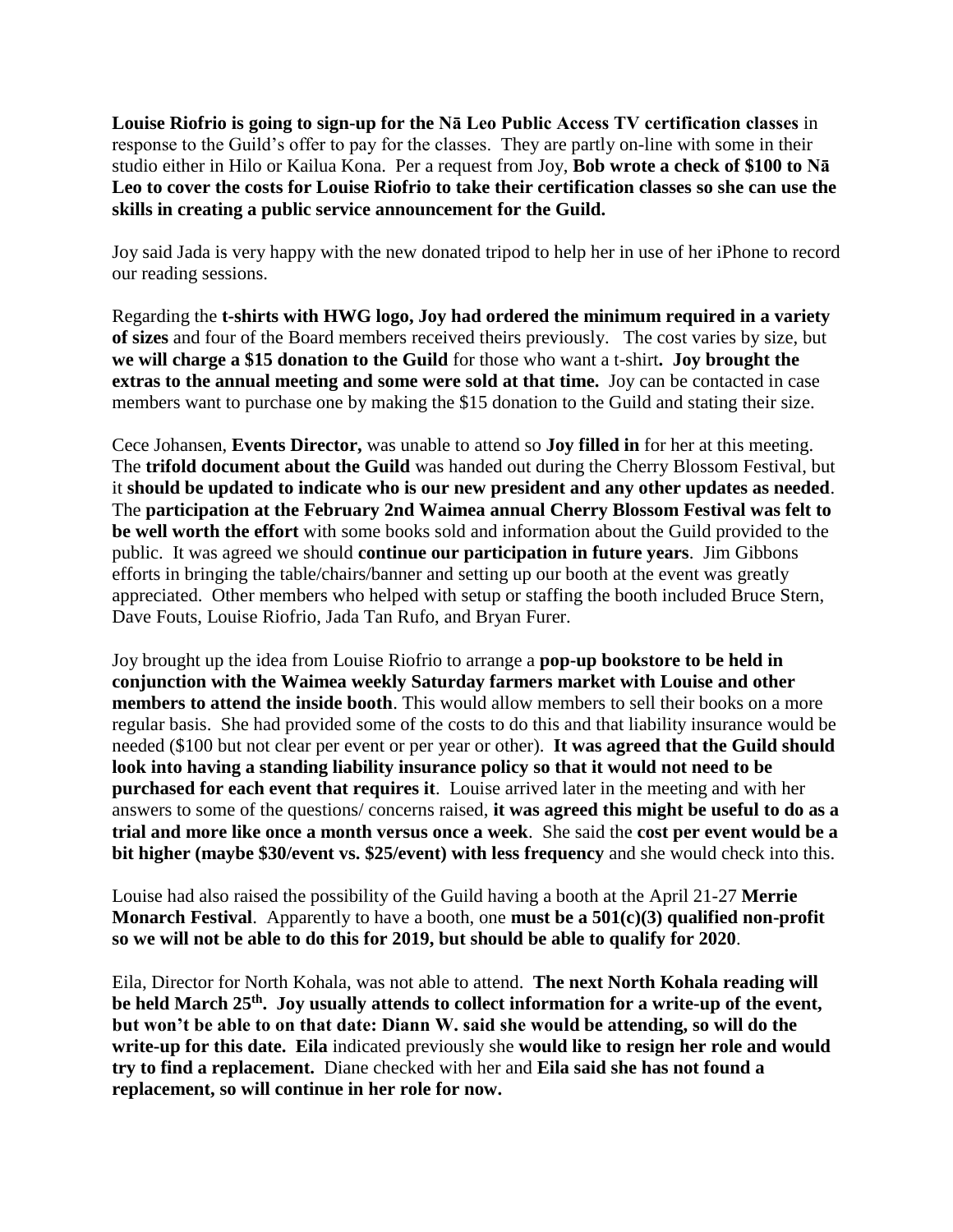**Bryan Furer, Director for Volcano**, was not able to attend the meeting. Brian is active in that area of the island and their **previous Volcano Writers meeting was held on February 4 th** . He is trying to rearrange his schedule to be able to attend the Board meetings more often.

It was previously agreed a **new Google Group called "HWG Chat" was needed to allow all Guild members to have a free exchange of ideas**. **Jada Tan Rufo is willing to be the moderator** per information she provided to Joy. **Bruce Stern, our Vice-President said he can create the HWG Chat group in about a week**.

B**ruce will take on helping us define the Guild's 2019 priority projects** with near term discussion and voting on top contenders. **This will take a separate meeting to do it. Diann W. agreed to try to find a suitable date for this special Board meeting using an application called Doodle.**

Some **initial priority project contenders** raised by Joy include**: 1) a Guild on-line literary magazine and 2) an on-line or e-mailed Guild bulletin**. She provided examples of similar items from the California Writers Club which can be seen at [https://calwriters.org/publications/.](https://calwriters.org/publications/) **Duncan indicated something like the bulletin could be done with our current website tools, but the literary magazine would require more sophisticated software. He said he'd look into options for that**. The bigger issue would be deciding on who would edit a literary magazine and also create the bulletin content. The bulletin could include chapters per island.

**Another proposed priority project** is options to **allow meeting attendance via internet/video and this is being looking into by Diann Wilson**. This **could also provide a means for an internet/video on-line writers support group(s) for those who cannot attend the current ones** held during work hours and held primarily on the Big Island. Diann has looked at **Zoom** which is about \$120/year. **A question was raised as to which computer platforms it can run on. Skype was also mentioned as a cheaper option**, but not clear if it has the same level of features.

The **next regular Board meeting date** was set for **Tuesday, March 5 th** at 1:00pm-2:45pm at Tutu's House. [**Future meetings will also be on the first Tuesday of each month.**]

The meeting was adjourned at 2:30pm.

Respectfully submitted, Diane Revell, Secretary

Announcements:

- The **next regular Board meeting time and place: Tuesday, March 5 th at 1:00pm – 2:45pm at Tutu's House** at 64-1032 Mamalahoa Hwy # 305, Waimea, HI 96743.
- **Requests for items to be added to the agenda for the next regular Board meeting** should be **sent to the President Diann Wilson and Secretary Diane Revell at their e-**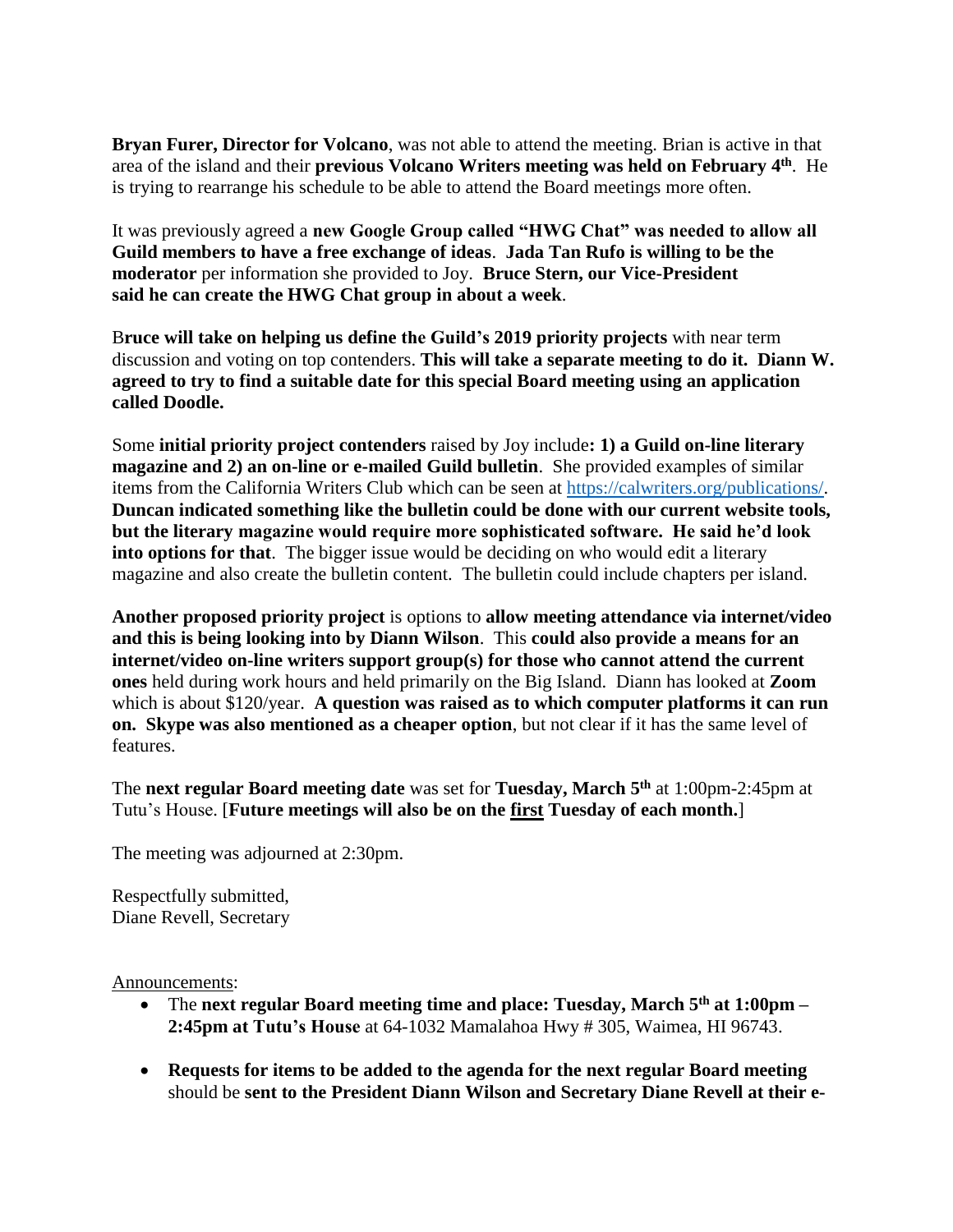**mail addresses** [\(island.diann@gmail.com](mailto:island.diann@gmail.com) and [diane.b.revell@](mailto:diane.b.revell@gmail.com)gmail.com) 10-days prior to the next meeting, so **by February 23 rd** . The **agenda will be e-mailed February 28th** , five days prior to the meeting.

- Parking Lot:
	- a. **The goal had been for the audit of the HWG finances be completed** no later than February 28, 2018 but based on August tax status per attorney and plans to incorporate that will include potential related Bylaws changes **this will be done for 2017 and 2018 r early in 2019**. **Who:** A) Board to form an audit committee – Diane & Duncan willing to participate with our treasurer, Bob B) Committee complete audit report Due Date: A) *Completed 2/11/19* B) Before March 5<sup>th</sup>, 2019 Board meeting.
	- b. **Find a tax advisor for a written determination of the Guild's tax liability**. This may have been overcome by our consultation with an attorney though she did state she was not tax expert. Cece indicated depending on our timing, her tax accountant might be able to help **Who:** Bob Lupo **Due Date:** Decide if still needed for now
	- c. **Find a moderator for the new HWG Chat** Google Group. Joy took this over from Eliza and it appears that Jada Rufo will take on the role. **Who:** Joy **Due Date:** *Completed February 8th*
	- d. **Set up the HWG Chat Google Group for all members to post comments** to for an exchange of ideas. Need to **define appropriate tags for categorizing comments** and this requires having a moderator. **Who:** Bruce Stern **Due Date:** February 19<sup>th</sup>
	- e. **Open a new account at American Savings Bank,** Kamuela branch and **close the one at Hawaiian Federal Community Credit Union**'s Honokaa branch. **Who**: A) Open account – Bob, Diane, Bruce, Duncan, Eliza, and B) Close account – Bob Lupo **Due Date**: A) Jan. 8th, 2019 [*Completed (A) opening new account*] B) When all old account outstanding checks clear.
	- f. **Set up a PayPal Standard Business Account for the Guild** and **provide links on the website for making dues payments or donations** with this as a means to pay. [New account at American Savings Bank is being used by Duncan to finalize this with the setup ready in late January with remaining step to have it able to be done via our website.] **Who:** Duncan Dempster **Due Date:** Dues part completed February 8<sup>th</sup>, Donation part March 5<sup>th</sup>